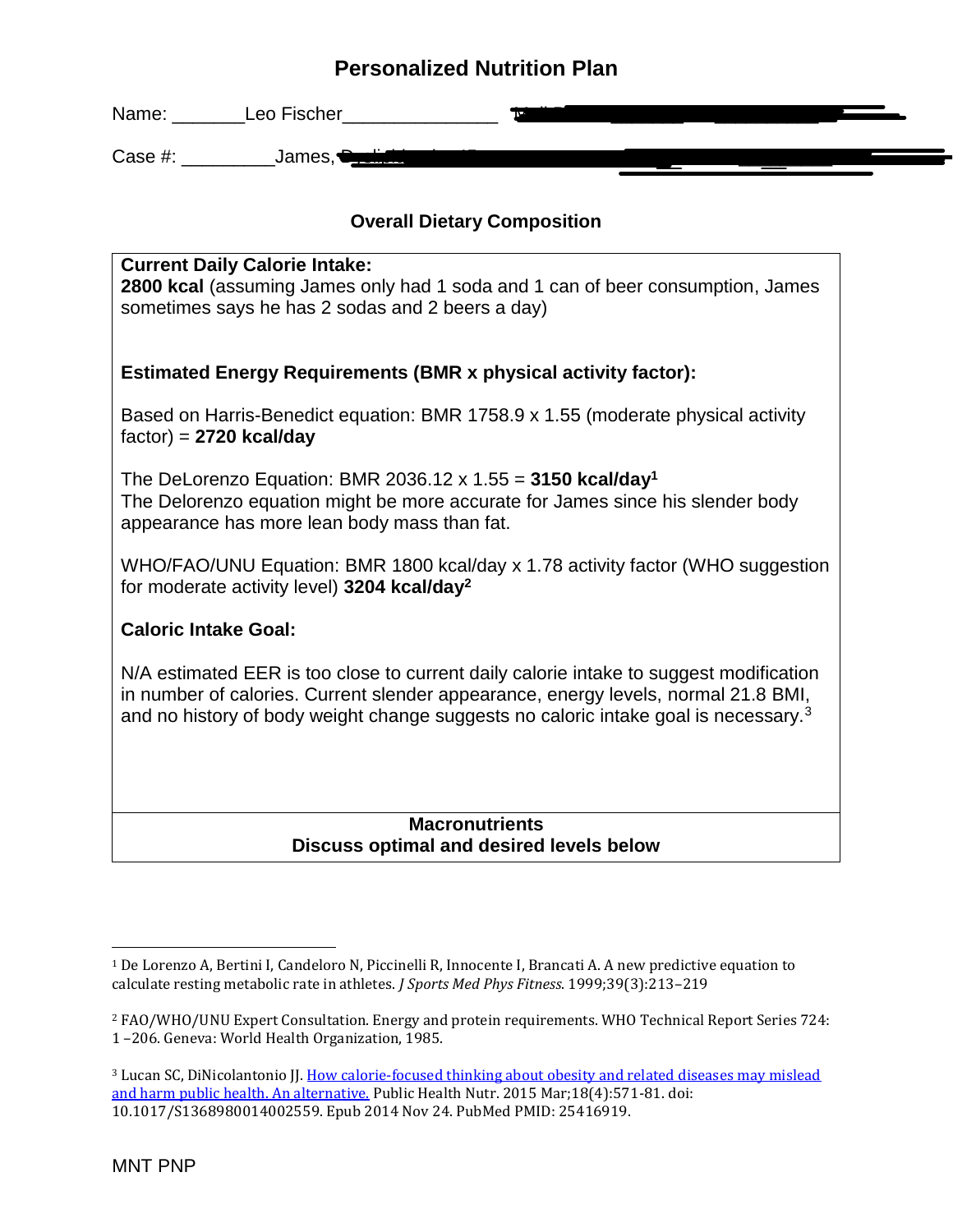Name: Leo Fischer Mail Box #: 236 Case #: \_\_\_\_\_\_\_\_\_\_\_James, Dyslipidemia, 45 yr \_\_\_\_\_\_\_ Date: 1/29/18\_\_\_\_\_\_\_\_\_\_\_\_\_ **Current CHO intake:**  1653kcal 57% of calories/day **Goal CHO Intake: N/A Current Protein Intake:**  501kcal 17% of calories/day 127g **Goal Protein intake: N/A Current Fat Intake:**  639kcal 22% of calories/day **Goal Fat intake: N/A** • Substantially reduce or eliminate processed simple carbs. • Based on 1 day diet analysis, James consumed 117g of added sugar. America Heart Association recommends eating less than 36g a day for CVD prevention. 4 • 100g a day or more of added sugar is considered medically toxic.<sup>5</sup> • Target CHOs that are only whole and have soluble fiber. • 127g of protein, 225% of DV • Target whole sources of meat that are unprocessed and without nitrates added WHO lables processed meat as type I and 2A level of carcinogenic.<sup>67</sup> • Avoid Advanced glycation end products (AGEs). Often found in prepared crispy foods, foods with added • Eat healthy sources of fat from whole foods. • Lose the fear of fat and learn to enjoy health sources of fat in all whole foods. Including, unprocessed meats, nuts, peanuts, seeds, and legumes. • This does not include processed oils from bottles like corn, soybean and canola oil. Try refraining from using processed oils as much as possible.<sup>9</sup>

<sup>5</sup> Ervin RB, Ogden CL. [Consumption of added sugars among U.S. adults, 2005-2010.](https://www.ncbi.nlm.nih.gov/pubmed/23742909) NCHS Data Brief. 2013 May;(122):1-8. PubMed PMID: 23742909.

<sup>6</sup> Carcinogenicity of consumption of red and processed meat Bouvard, Véronique et al. the Lancet Oncology , Volume 16 , Issue 16 , 1599 - 1600

<sup>7</sup> [https://www.hsph.harvard.edu/nutritionsource/2015/11/03/report-says-eating-processed-meat-is](https://www.hsph.harvard.edu/nutritionsource/2015/11/03/report-says-eating-processed-meat-is-carcinogenic-understanding-the-findings/)[carcinogenic-understanding-the-findings/](https://www.hsph.harvard.edu/nutritionsource/2015/11/03/report-says-eating-processed-meat-is-carcinogenic-understanding-the-findings/)

<sup>9</sup> Frank B. Hu et al., "Dietary Fat Intake and the Risk of Coronary Heart Disease in Women," *New England Journal of Medicine* 337,no. 21 (1997): 1491–99.

<sup>4</sup> American Heart Association Nutrition Committee of the Council on Nutrition, Physical Activity, and Metabolism and the Council on Epidemiology and Prevention.[. Dietary sugars intake and cardiovascular](https://www.ncbi.nlm.nih.gov/pubmed/19704096)  [health: a scientific statement from the American Heart Association.](https://www.ncbi.nlm.nih.gov/pubmed/19704096) Circulation. 2009 Sep 15;120(11):1011-20. doi: 10.1161/CIRCULATIONAHA.109.192627. Epub 2009 Aug 24. PubMed PMID: 19704096.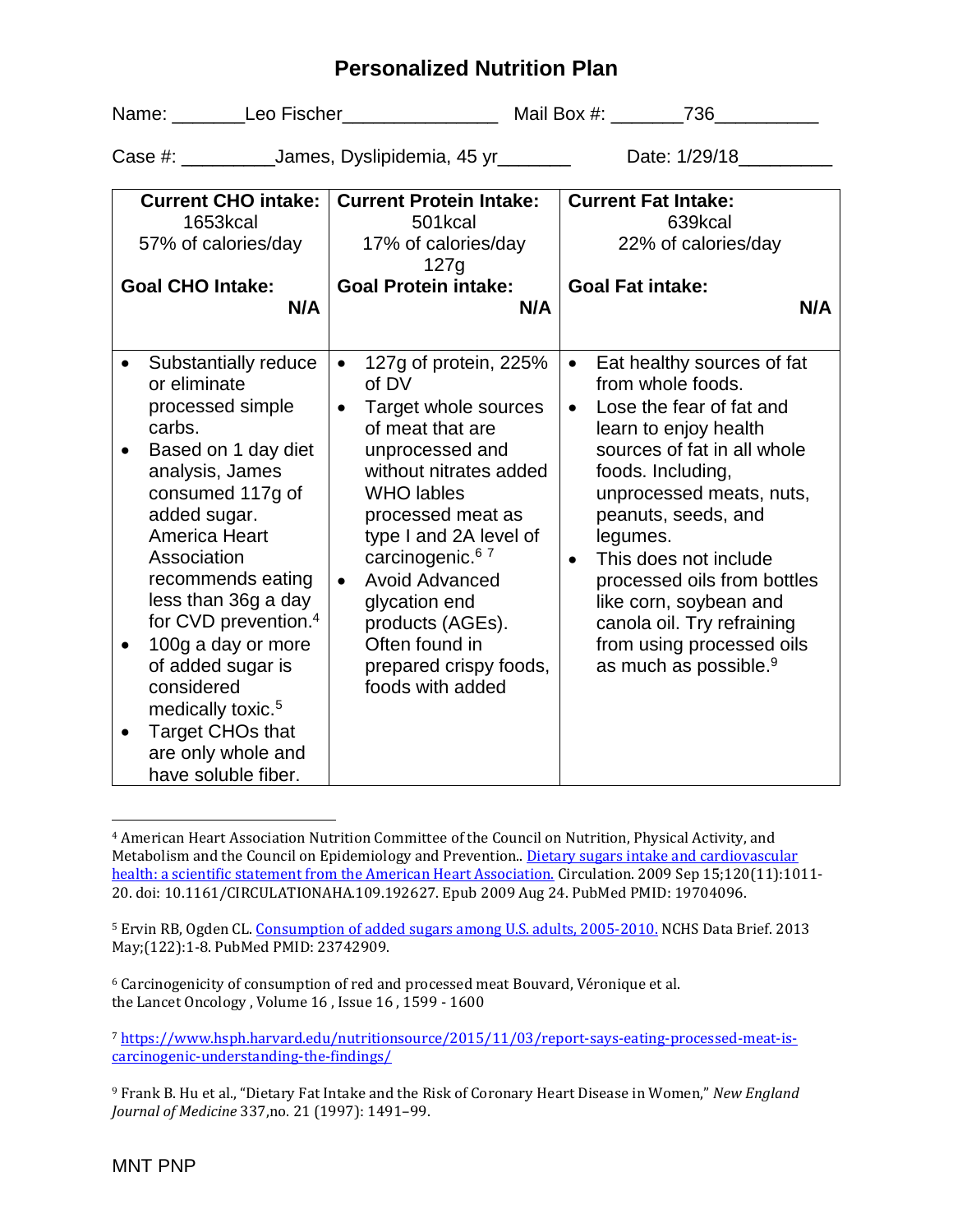| Name:      | Leo Fischer                  | Mail Box #: | 736           |
|------------|------------------------------|-------------|---------------|
| Case $#$ : | _James, Dyslipidemia, 45 yr_ |             | Date: 1/29/18 |

| sugar, fried, burnt, or<br>oxidized etc. <sup>8</sup> |  |
|-------------------------------------------------------|--|
|                                                       |  |
|                                                       |  |
|                                                       |  |

Special instructions and rationale:

James' diet has been affected by the fat-fear craze in USA and he has replaced most of his total calories with refined processed carbohydrates to avoid fat sources. Which is probably a major contributor to his elevated levels of cholesterol and triglycerides. Instead of eating healthy fat sources from whole foods James is eating a lot of refined carbohydrates composed of mostly empty-calories with no nutritional value. Even in the absence of high body fat content, there is a strong causal/contributory role of high dietary refined carbohydrates that lead to metabolic disease like dyslipidemia and inflammation<sup>10</sup>.

Yet, there is no significant evidence that dyslipidemia or heart disease, is caused by eating a diet with a certain caloric % of CHO, Protein, Fat or even Saturated fat when sources are from whole foods<sup>11</sup>. Therefore, there is no reason to state a % goals for CHO, PRO or FAT, and any such recommendation would be misleading, unsupported, confusing and potentially harmful to clients when considering calorie counting behaviors. Additionally, the inaccuracy of self-dietary records is often between 30%-40% underestimated, meaning most client's analysis of their own diets is inaccurate and useless.<sup>12</sup> As proven by the dietary recall offered by James.

<sup>8</sup> Advanced Glycation End Products in Nondiabetic Patients With Coronary Artery Disease Masao Kanauchi, Nobuhiro Tsujimoto, Toshio Hashimoto Diabetes Care Sep 2001, 24 (9) 1620-1623; DOI: 10.2337/diacare.24.9.1620

<sup>10</sup> Stanhope KL. Sugar consumption, metabolic disease and obesity: The state of the controversy. *Critical reviews in clinical laboratory sciences*. 2016;53(1):52-67. doi:10.3109/10408363.2015.1084990.

<sup>11</sup> Meta-analysis of the prospective cohort studies evaluating the association of saturated fat with cardiovascular disease. January 13, 2010, doi: 10.3945/ajcn.2009.27725 *Am J Clin Nutr March 2010 vol. 91 no. 3 535-546*

<sup>&</sup>lt;sup>12</sup> New methods using isotopes to measure sugar carbon may be useful for improving the accuracy of selfreports of soda consumption. Davy BM, et al. Association of delta13C in fingerstick blood with added-sugar and sugar-sweetened beverage intake. JADA, 2011;111:874-78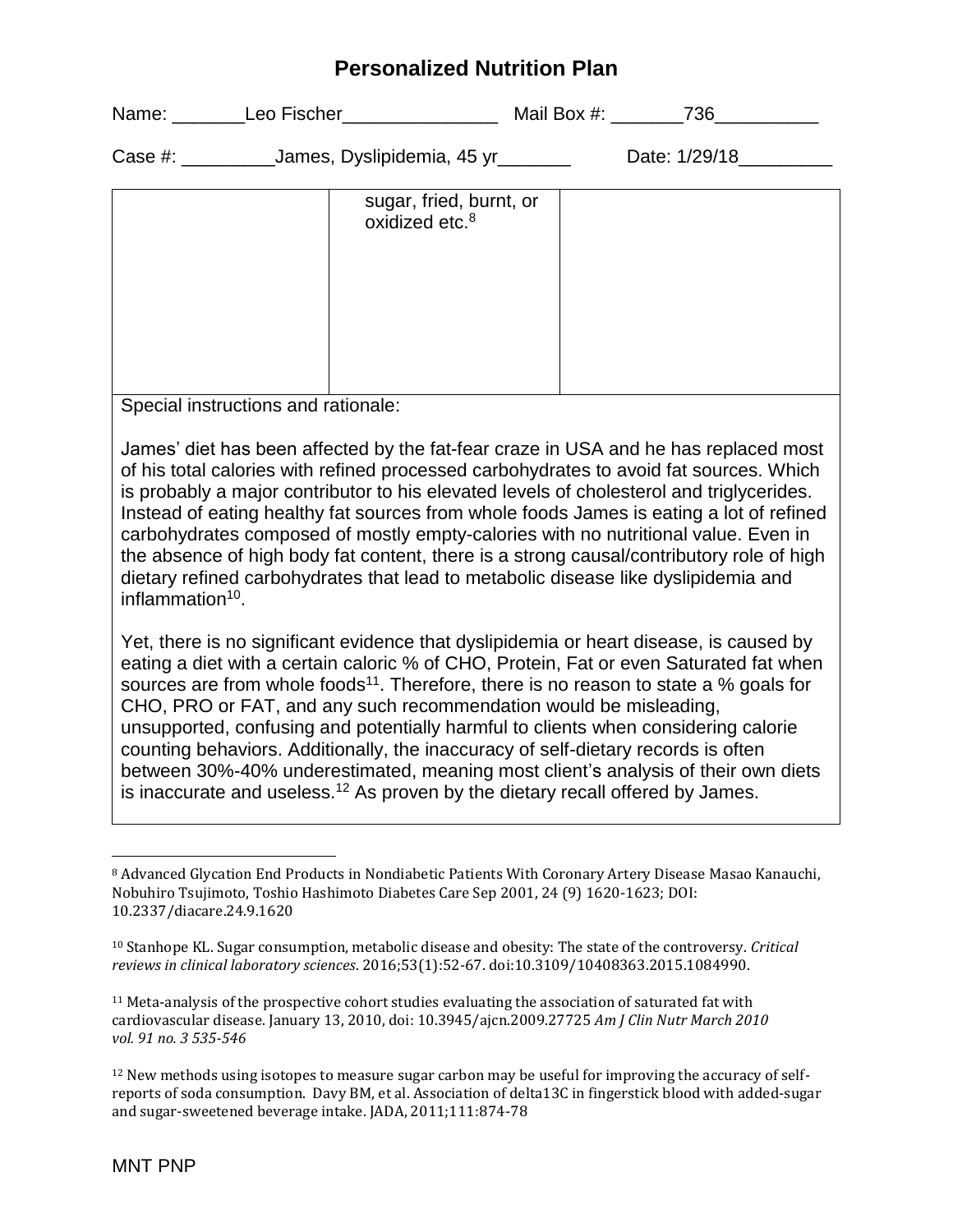| Name: | Leo Fischer | Mail Box #: | 736 |
|-------|-------------|-------------|-----|
|-------|-------------|-------------|-----|

| Case #: | James, Dyslipidemia, 45 yr_ | Date: 1/29/18 |
|---------|-----------------------------|---------------|
|         |                             |               |

All types of diets can be healthy if food sources are real, unprocessed, and whole food.<sup>13</sup> Even high fat diets and high saturated fat diets are shown to be protective against incidents of cardiovascular disease, dyslipidemia, and type 2 diabetes if sources of fat are from unprocessed whole foods. Lots of countries and cultures with high cholesterol levels and high fat diets have some of the lowest rates of heart disease. For example, Switzerland has an average diet of 40% of calories from fat, yet their rate of CHD deaths is about 100% less than U.S. This is true of most of western Europe which has an average of 35% of calories coming from fat and 10%- 20% of total calories from saturated fat. Another example, the average total cholesterol in Switzerland is 243 mg/dl and 42% of the population have total cholesterol levels above 251 mg/dl which is high according to U.S. standards. (240mg/dl or above is considered very high in U.S.) yet they have one of the lowest rates of CVD in the world (about twice as low as the U.S) and highest life expectancy's. <sup>14</sup>

| <b>Micronutrients</b><br>Consider specific nutrients for disease or health conditions discuss below |                                                 |                                  |  |  |
|-----------------------------------------------------------------------------------------------------|-------------------------------------------------|----------------------------------|--|--|
| <b>Nutrient: Magnesium</b>                                                                          | <b>Nutrient: Potassium</b>                      | <b>Nutrient: Calcium</b>         |  |  |
| <b>Current Diet 50%-low</b>                                                                         | Current Diet 50%-low                            | Current diet - fine              |  |  |
| 500mg/day                                                                                           | $5,000$ mg/day                                  |                                  |  |  |
|                                                                                                     |                                                 |                                  |  |  |
| <b>Nutrient: Niacin/B3</b>                                                                          | <b>Nutrient: Omega-3 anti-</b><br>inflammatory. | <b>Sodium</b>                    |  |  |
| 1000-4000mg or higher,                                                                              |                                                 | Current intake 4000mg            |  |  |
| few times a week a                                                                                  | Better to have a 4:1 ratio                      |                                  |  |  |
| week. Obtain from                                                                                   | of omega 6 to 3.1:1 is                          | American heart association       |  |  |
| supplement.                                                                                         | considered even better.                         | indorses less than 1500mg/day    |  |  |
|                                                                                                     |                                                 | to help lower blood pressure,    |  |  |
| Be aware taking more                                                                                | Obtain from only whole                          | specified in their DASH diet.    |  |  |
| than 100mg might                                                                                    | foods, vegetables, fruits                       |                                  |  |  |
| induce a niacin flush.                                                                              | and fish.                                       | Eliminating sources of high salt |  |  |
| Normal, not dangerous.                                                                              |                                                 | content will often eliminate     |  |  |
| Disappearing after an                                                                               |                                                 | processed foods srouces.         |  |  |

<sup>&</sup>lt;sup>13</sup> Lesser LI, Mazza MC, Lucan SC[. Nutrition myths and healthy dietary advice in clinical practice.](https://www.ncbi.nlm.nih.gov/pubmed/25955738) Am Fam Physician. 2015 May 1;91(9):634-8. Review. PubMed PMID: 25955738.

l

<sup>14</sup> Wilkins E, Wilson L, Wickramasinghe K, Bhatnagar P, Leal J, Luengo-Fernandez R, Burns R, Rayner M, Townsend N(2017). European Cardiovascular Disease Statistics 2017. European Heart Network, Brussels.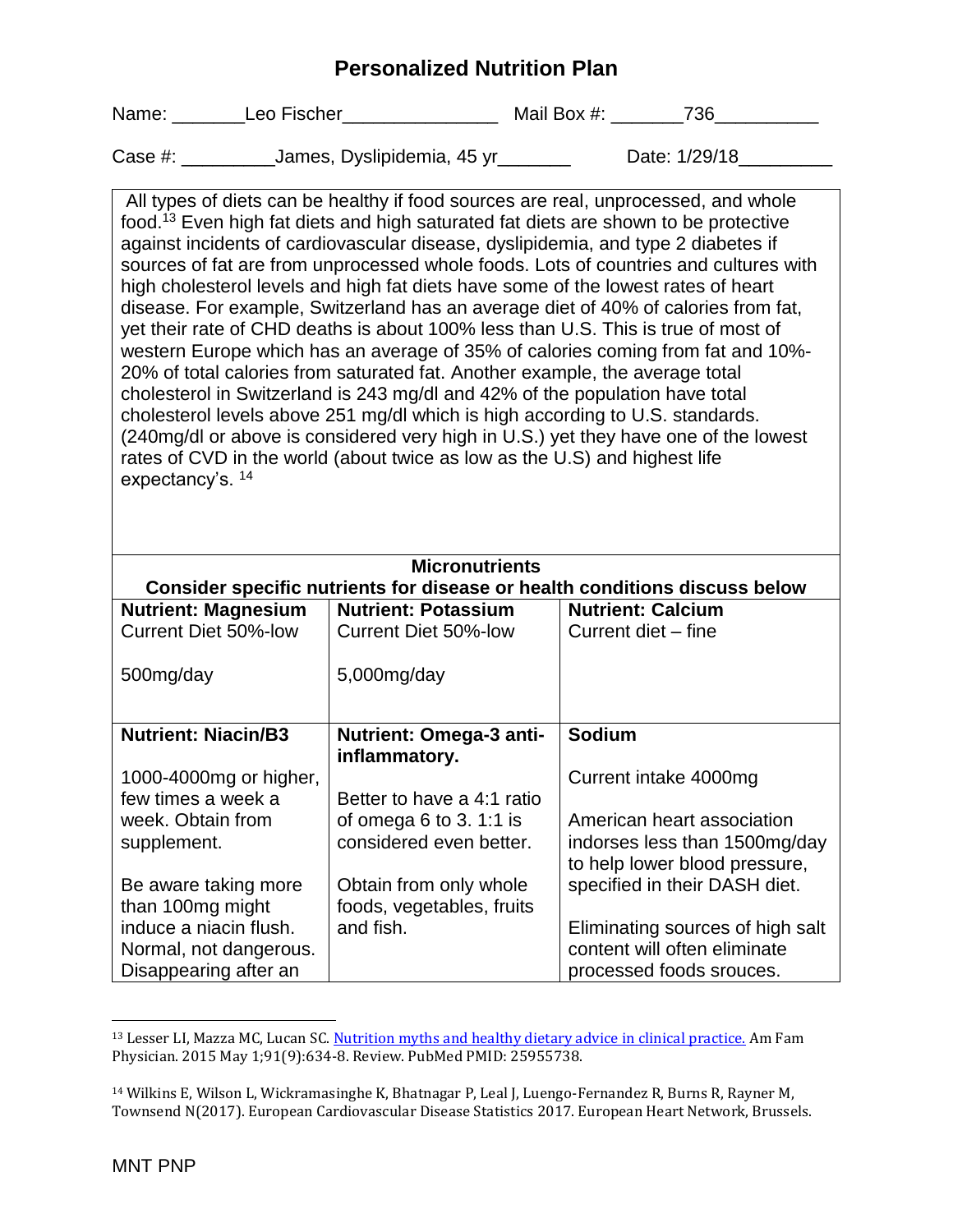|                                                                                                                                                                                                                                                                                                                                                                | Case #: _______________James, Dyslipidemia, 45 yr_________ |  | Date: 1/29/18 |
|----------------------------------------------------------------------------------------------------------------------------------------------------------------------------------------------------------------------------------------------------------------------------------------------------------------------------------------------------------------|------------------------------------------------------------|--|---------------|
| hour or so. Hot, tingly<br>feeling on skin.                                                                                                                                                                                                                                                                                                                    |                                                            |  |               |
| Special instructions and rationale: Magnesium and potassium helps relax blood<br>vessels/artery walls, and lower blood pressure. Potassium helps counteract sodium<br>imbalance in diet. <sup>15</sup> Since James has a family history of CVD and high blood<br>pressure, he should probably obtain higher levels of magnesium and potassium than<br>the RDA. |                                                            |  |               |
| Niacin has also been shown to reduce cholesterol, triglycerides, Lp(a). <sup>16</sup>                                                                                                                                                                                                                                                                          |                                                            |  |               |

Omega-3s have been shown to reduce inflammation and certain risk of CVD. <sup>17</sup>

| <b>Functional Foods</b>               |                                           |                                                                                                                                                                                                          |  |
|---------------------------------------|-------------------------------------------|----------------------------------------------------------------------------------------------------------------------------------------------------------------------------------------------------------|--|
| <b>Functional</b><br>Food(s):         | Servings:<br>Specify - per day<br>or week | <b>Rationale:</b>                                                                                                                                                                                        |  |
| Garlic (whole,<br>freshly<br>chopped) | As much as<br>you can<br>(AMAYC)          | Pharmacological studies on garlic have shown it<br>can lower lipid values, prevent blood coagulation<br>and it has antihypertensive properties. Active<br>ingredient in garlic is Allicin. <sup>18</sup> |  |
| Fish Wild, not<br>Farmed              | Fish instead<br>of chicken as             | Chicken has a higher unhealthy fat profile<br>compared to fish. Fish is often higher in Omega 3,                                                                                                         |  |

<sup>15</sup> M.C. Houston and K.J. Harper, "Potassium, Magnesium, and Calcium: Their Role in Both the Cause and Treatment of Hypertension,"*Journal of Clinical Hypertension* 10, no. 7 (2008): 3–11; L. Widman et al., "The Dose-Dependent Reduction in Blood Pressure Through Administration of Magnesium: A Double-Blind Placebo-Controlled Crossover Trial," *American Journal of Hypertension* 6, no. 1 (1993), 41–45.

<sup>16</sup> R. Altschul et al., "Influence of Nicotinic Acid on Serum Cholesterol in Man," *Archives of Biochemistry and Biophysics* 54, no. 2 (1955): 558–59.

17 D. Mozzafarian and J.H. Wu, "Omega-3 Fatty Acids and Cardiovascular Disease: Effects on Risk Factors, Molecular Pathways, and Clinical Events," *Journal of the American College of Cardiology* 58, no. 20 (2011): 2047–67.

<sup>18</sup> American Botanical Council, "Garlic," Herbalgram, http:// cms.herbalgram.org/expandedE/Garlic.html.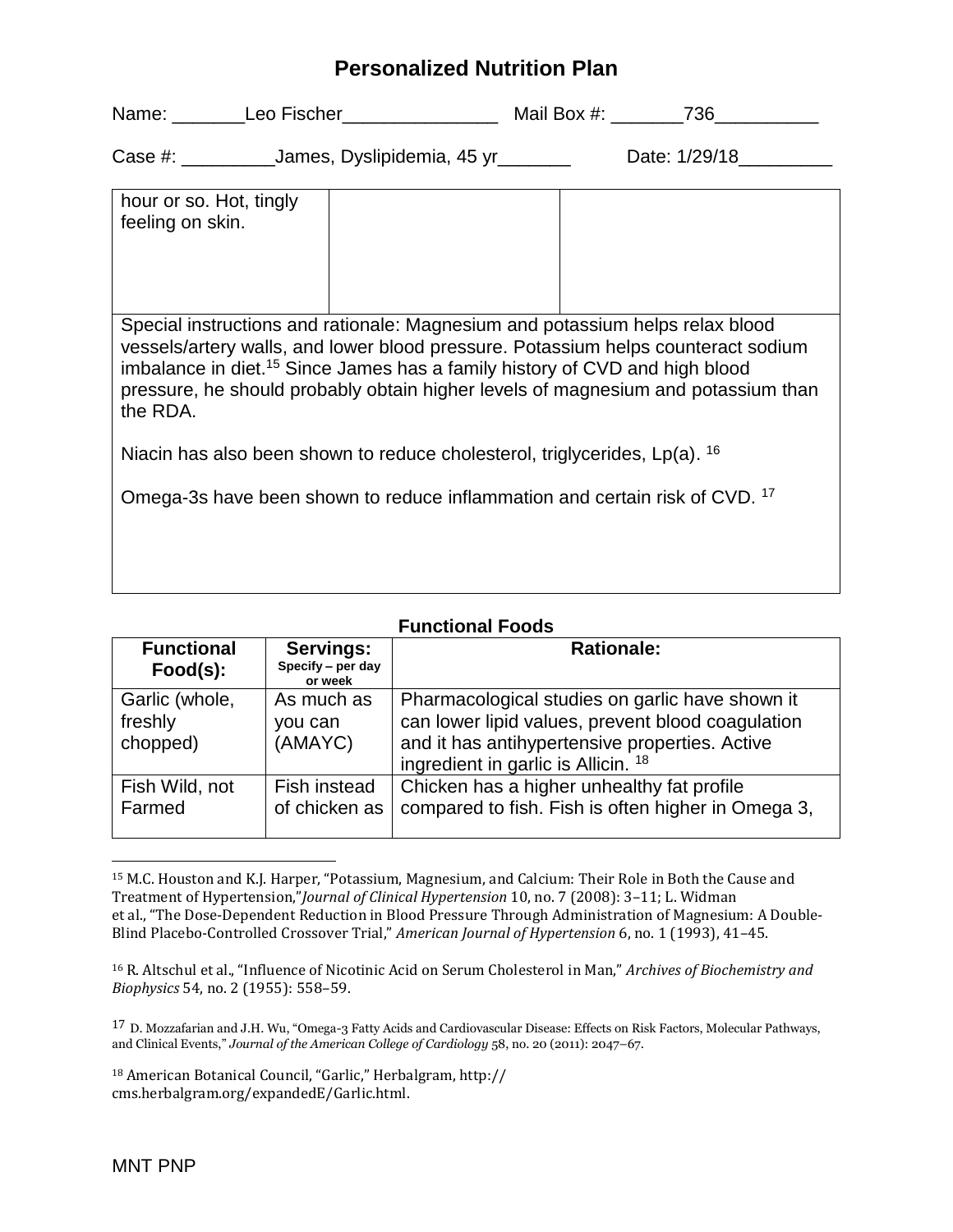| Name: | Leo Fischer | Mail Box #: | 736 |
|-------|-------------|-------------|-----|
|-------|-------------|-------------|-----|

Case #: \_\_\_\_\_\_\_\_\_\_\_James, Dyslipidemia, 45 yr\_\_\_\_\_\_\_\_ Date: 1/29/18\_\_\_\_\_\_\_\_\_\_\_\_\_

|                                                          | much as                                                                | and lower in Omega-6, which can be anti-                                                                                                                                    |
|----------------------------------------------------------|------------------------------------------------------------------------|-----------------------------------------------------------------------------------------------------------------------------------------------------------------------------|
|                                                          | possible.                                                              | inflammatory. <sup>19</sup>                                                                                                                                                 |
| Berries and<br><b>Cherries</b>                           | Included in<br>your 2-3<br>servings of<br>fruit a day.                 | All berries have high anti-inflammatory properties<br>with natural antioxidants. Helps prevent cholesterol<br>from oxidizing and creating plaque in arteries. <sup>20</sup> |
| Lots and Lots of<br>Vegetables with<br>some fruit.       | <b>AMAYC</b><br>8 servings a<br>day at least.                          | In a study by Harvard people who ate more than 8<br>servings of vegetables/fruit a day were 30% less<br>likely to have a heart attack or stroke. <sup>21</sup>              |
| <b>Nuts</b><br>(mostly other<br>nuts besides<br>peanuts) | 1 Ounce, 5<br>times a week<br>or so.                                   | People who eat nuts consistently have 30-50%<br>lower risk of heart disease. <sup>22</sup>                                                                                  |
| Legumes or<br><b>Beans</b>                               | 1 serving 4<br>times a<br>week.<br>Serving size<br>is 1 cup<br>cooked. | Fiber heavy. Study showed one serving of beans a<br>day lowered the risk of heart attack by 38 percent! <sup>23</sup>                                                       |
| Celery                                                   | study says<br>eating 4<br>stalks or<br>more a day                      | Eating celery can help lower blood pressure by 8<br>mmHg for systolic and dystopic. <sup>24</sup>                                                                           |

<sup>19</sup> Jonny Bowden, *The 150 Healthiest Foods on Earth* (Beverly, MA: Fair Winds Press, 2

<sup>23</sup> E.K. Kabagambe et al., "Decreased Consumption of Dried Mature Beans Is Positively Associated with Urbanization and Nonfatal Acute Myocardial Infarction," *Journal of Nutrition* 135, no. 7 (2005): 1770–75.

<sup>24</sup> Moghadam MH1, Imenshahidi M, Mohajeri SA. Antihypertensive effect of celery seed on rat blood pressure in chronic administration. J Med Food. 2013 Jun;16(6):558-63.

<sup>20</sup> H.C. Ou et al., "Ellagic Acid Protects Endothelial Cells from Oxidized Low-Density Lipoprotein-Induced Apoptosis by 366/414 Modulating the PI3K/Akt/eNOS Pathway," *Toxicology and Applied Pharmacology* 248, no. 2 (2010): 134–43.

<sup>21</sup> F.J. He et al., "Fruit and Vegetable Consumption and Stroke: Meta- Analysis of Cohort Studies," *The Lancet*  367, no. 9507 (2006):320–26.

<sup>22</sup> H.C. Hung et al., "Fruit and Vegetable Intake and Risk of Major Chronic Disease," *Journal of the National Cancer Institute* 96, no. 21 (2004): 1577–84.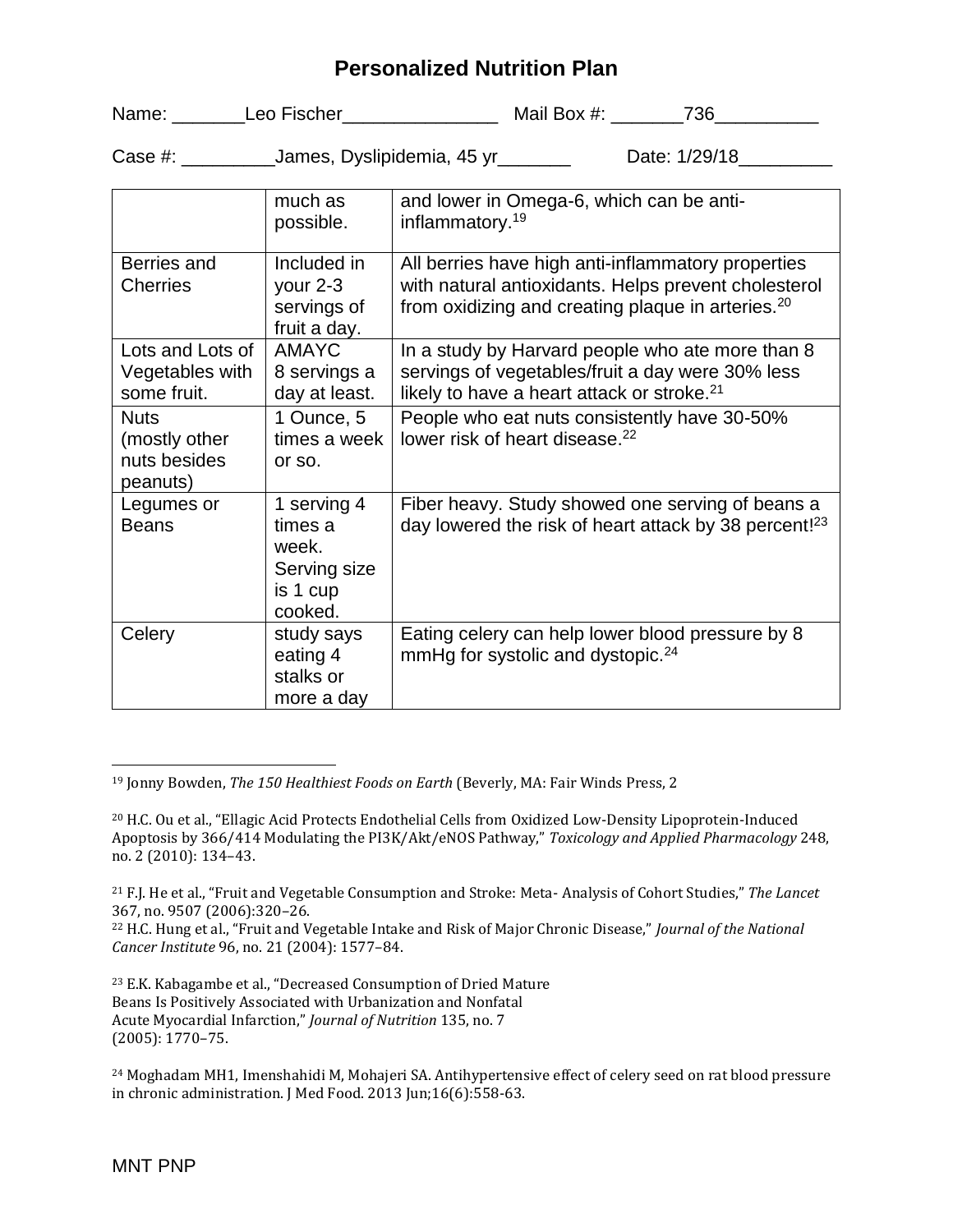| Name:<br>Leo Fischer | Mail Box #: | 736 |
|----------------------|-------------|-----|
|----------------------|-------------|-----|

| Case #: | James, Dyslipidemia, 45 yr | Date: 1/29/18 |
|---------|----------------------------|---------------|
|         |                            |               |

| Dark Chocolate  | 100mg a day   | Can dramatically reduce blood pressure and help |
|-----------------|---------------|-------------------------------------------------|
| or Pure Cacao   | for 15 day is | improve insulin resistance. <sup>25</sup>       |
| Powder (Not     | what some     |                                                 |
| milk chocolate, | studies look  |                                                 |
| and without     | at.           |                                                 |
| sugar is best)  |               |                                                 |

| <b>Supplement:</b>                                                                                                                     | Dose:                                                                      | <b>Rationale:</b>                                                                                                                                                                                                                                                                                                                               |
|----------------------------------------------------------------------------------------------------------------------------------------|----------------------------------------------------------------------------|-------------------------------------------------------------------------------------------------------------------------------------------------------------------------------------------------------------------------------------------------------------------------------------------------------------------------------------------------|
| Multivitamin once a week<br>or once a month                                                                                            | 1 capsule, try to find<br>supplement without Iron<br>for men.              | Does not hurt, has not been<br>proven to help, can only help<br>shore up any nutritional<br>deficiencies that exists in diet.<br>Multivitamine which contain<br>magnesium,                                                                                                                                                                      |
| Insoluble Fiber (get from<br>whole food not<br>supplements, fiber from<br>supplements does not<br>have the same biological<br>effect.) | Get from food including,<br>beans, vegetables, oats,<br>grains, and fruit. | Fiber helps reduce cholesterol<br>and triglycerides. Binds to bile<br>in the intestine thereby taking<br>cholesterol out of the body and<br>reducing blood lipid levels. It<br>also prevents absorption of fat<br>and cholesterol from meals so<br>if you have a meal heavy on<br>cholesterol or fat, make sure to<br>include lots of fiber. 26 |
| Folic acid with your<br>alcohol. Also, you enjoy<br>beer, but can you enjoy<br>red wine instead?                                       | 1 cup a night instead of a<br>bottle or 2 of beer.                         | Alcohol decreases folate stores<br>and intestinal absorption of<br>folate, which can increase risk<br>of cancer and inflammation. <sup>27</sup><br>Red wine has been linked to<br>inhibiting the oxidation of                                                                                                                                   |

#### **Dietary Supplements**

 $\overline{\phantom{a}}$ <sup>25</sup> Grassi D, Necozione S, Lippi C, et al. Cocoa reduces blood pressure and insulin resistance and improves endothelium-dependent vasodilation in hypertensives. Hypertension. 2005;46(2):398-405.

<sup>26</sup> D.M. Winham et al., "Pinto Bean Consumption Reduces Biomarkers for Heart Disease Risk," *Journal of the American College of Nutrition* 26, no. 3 (2007): 243–49.

<sup>&</sup>lt;sup>27</sup> Halsted CH, Villanueva JA, Devlin AM, Chandler CJ. [Metabolic interactions of alcohol and folate.](https://www.ncbi.nlm.nih.gov/pubmed/12163694) J Nutr. 2002 Aug;132(8 Suppl):2367S-2372S. PubMed PMID: 12163694.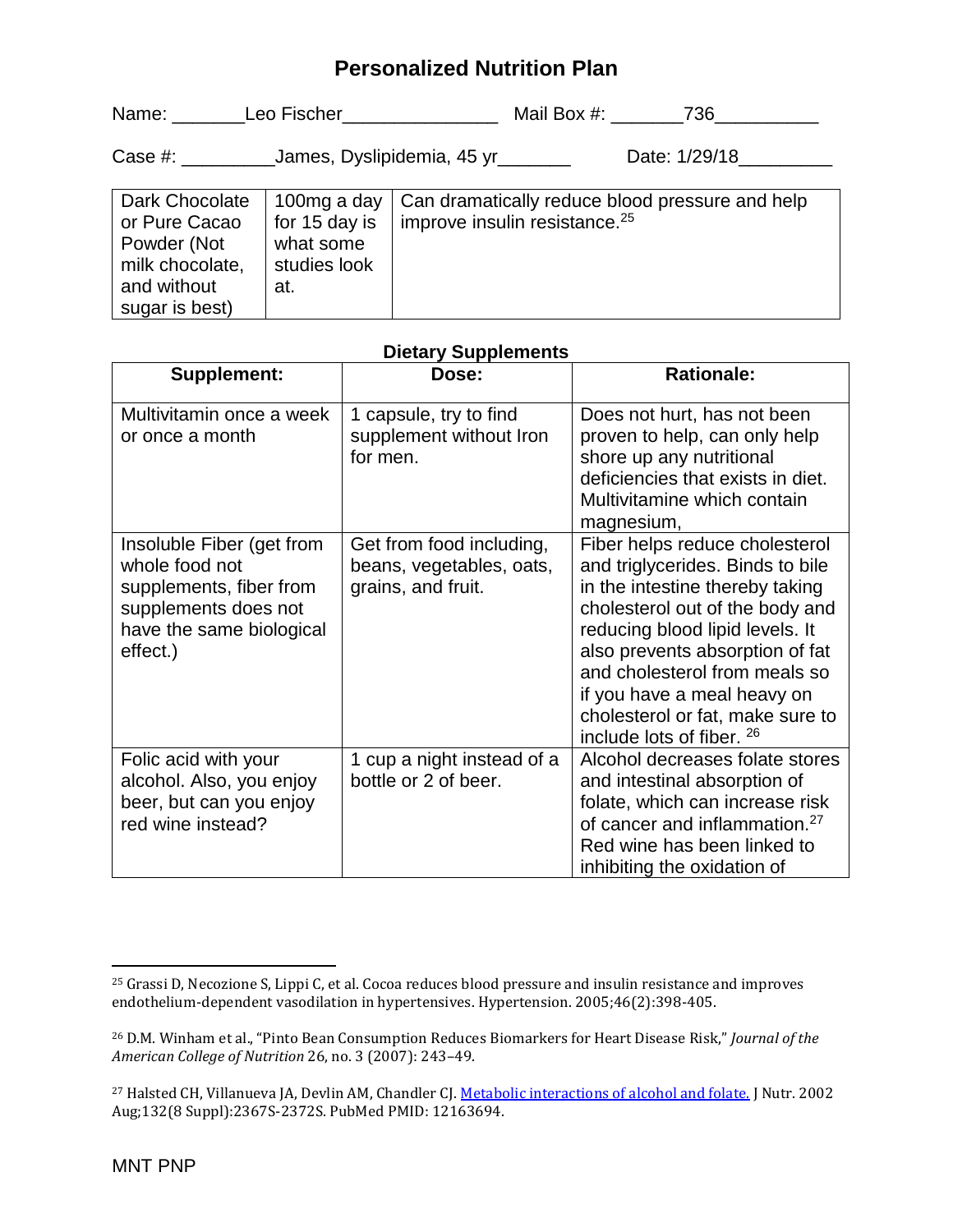| Name:      | Leo Fischer                        | Mail Box #:<br>736                                            |
|------------|------------------------------------|---------------------------------------------------------------|
| Case $#$ : | James, Dyslipidemia, 45 yr _______ | Date: 1/29/18                                                 |
|            |                                    | cholesterol which prevents<br>plaque build up in arteries. 28 |

#### **Nourishing Behaviors**

| Practice(s):                                                                                          | <b>Instructions:</b>                                                                                                                                                                                                                                          | <b>Rationale:</b>                                                                                                     |
|-------------------------------------------------------------------------------------------------------|---------------------------------------------------------------------------------------------------------------------------------------------------------------------------------------------------------------------------------------------------------------|-----------------------------------------------------------------------------------------------------------------------|
| Start to reduce added<br>sugars in the diet zero is<br>the goal, below 50g a day<br>is a great start. | Start slow and work your<br>way day.                                                                                                                                                                                                                          | Processed sugars are<br>addictive and much like<br>smoking, can be very difficult<br>to stop consuming.               |
| Buy whole foods from<br>grocery store instead of<br>eating out at Subway or<br>other fast foods.      | Instead of buying a<br>sandwich from subway,<br>which has a lot of simple<br>carbs/sugar, I would<br>rather you buy a whole<br>precooked chicken from<br>Safeway. Safe the<br>leftover for tomorrow's<br>lunch and enjoy with a<br>whole fruit or vegetables. | Cut out the processed simple<br>carbs and replace with healthy<br>protein, fats and whole carb<br>sources like fruit. |

| <b>Activity</b>                                                                                                                                                                   |                              |                                                                                                                                                                                                          |  |
|-----------------------------------------------------------------------------------------------------------------------------------------------------------------------------------|------------------------------|----------------------------------------------------------------------------------------------------------------------------------------------------------------------------------------------------------|--|
| Practice(s):                                                                                                                                                                      | <b>Time &amp; Frequency:</b> | <b>Rational and kcal used:</b>                                                                                                                                                                           |  |
| Something like<br>meditation to reduce<br>stress. Meditation or<br>maybe just a meditative<br>nap, or yoga. Really<br>anything that helps to<br>reduce stress in your own<br>way. | 1-2 times a week             | 0 kcal<br>Lower stress reduces<br>cholesterol levels, 29<br>No matter our level of stress<br>we can always have less.<br>Chronic stress creates<br>hormones in the body like<br>cortisol and adrenaline. |  |

<sup>28</sup> A. Lugasi et al., "Cardio-Protective Effect of Red Wine as Reflected in the Literature," Abstract, *Orvosi Hetilap*  138, no. 11 (1997): 673–78; T.S. Saleem and S.D. Basha, "Red Wine: A Drink to Your Heart," *Journal of Cardiovascular Disease Research* 1, no. 4 (2010): 171–76.

<sup>29</sup> Miranda Hitti, "Cut Stress, Help Your Cholesterol," *WebMD Health News*, November 22, 2005, www.webmd.com/cholesterol-management/ news/20051122/cut-stress-help-your-cholesterol.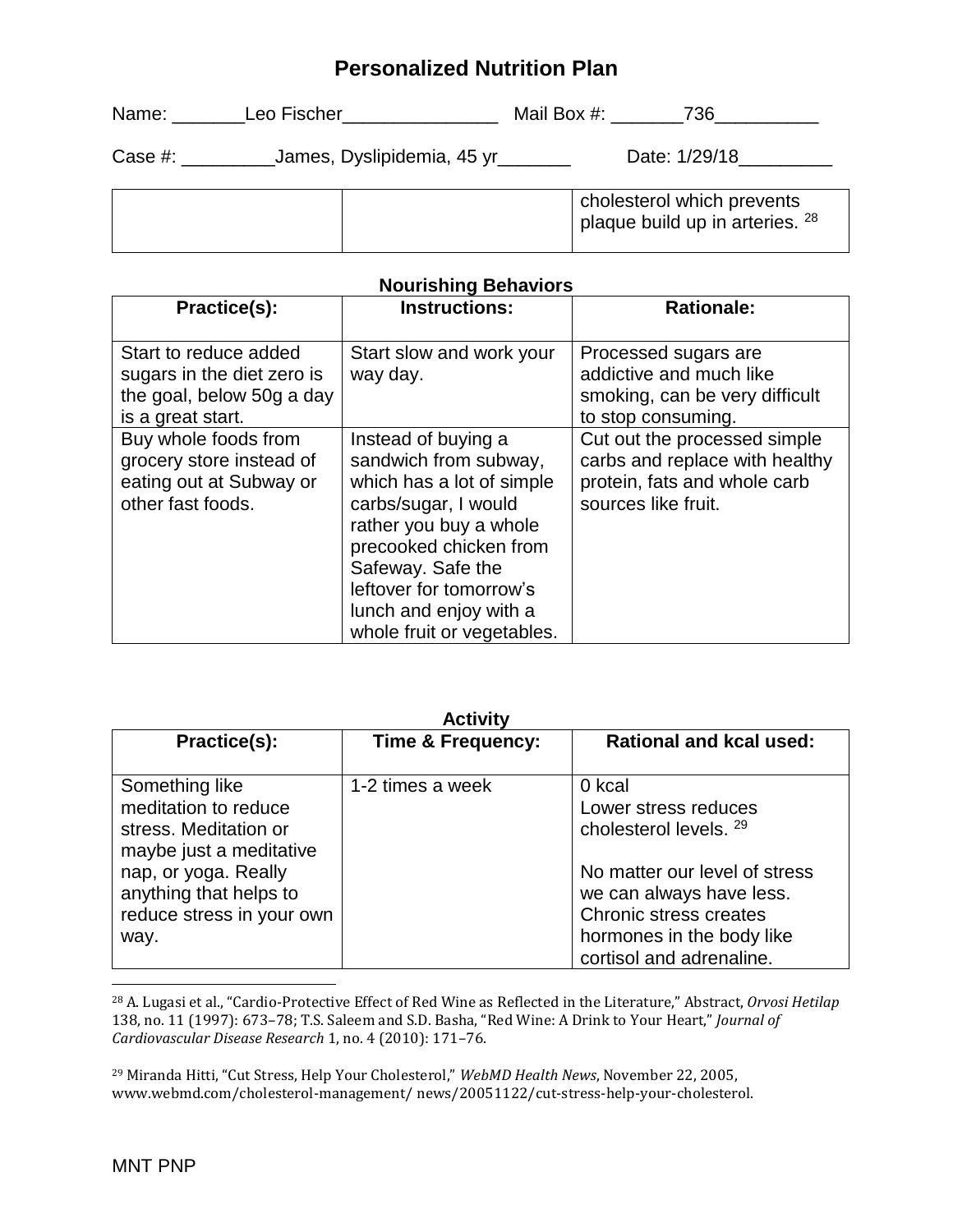| Name: __________Leo Fischer___________________          |                                                 | Mail Box #: 736                                                                                                                                                                                                                                                                                                                                                                  |
|---------------------------------------------------------|-------------------------------------------------|----------------------------------------------------------------------------------------------------------------------------------------------------------------------------------------------------------------------------------------------------------------------------------------------------------------------------------------------------------------------------------|
| Case #: _____________James, Dyslipidemia, 45 yr________ |                                                 | Date: 1/29/18                                                                                                                                                                                                                                                                                                                                                                    |
|                                                         |                                                 | Chronic stress can create<br>inflammation and contribute to<br>heart attacks and strokes.<br>Cortisol abundance promotes<br>hardening of the arteries and<br>calcification. Adrenaline tells<br>the body to produce platelets in<br>the blood, a sticky substance<br>that chronically creates plaque<br>in the arteries, sometimes<br>leading to a thrombus block. <sup>30</sup> |
| Enjoy a hobby that is<br>active!                        | Anything, half an hour a<br>day is recommended. | N/A                                                                                                                                                                                                                                                                                                                                                                              |
| Sleep                                                   | Between 7-9 hours                               | Sleep deprivation below 6<br>hours and greater than 9 hours<br>on average is associated with<br>increased risk for CVD. <sup>31</sup>                                                                                                                                                                                                                                            |

#### **Follow Up**

**Client Goals:** Although this is subjective, use the case to identify what the client is coming in for

- 1. Hypertension
- 2. Dyslipidemia
- 3. CVD prevention

**Nutritionist Goals (your goals):** Be specific, how will you assess if these goals were met? Subjective Vs Objective information

1. Cholesterol Particle Size Test <sup>32</sup>

<sup>31</sup> Nagai M, Hoshide S, Kario K. Sleep Duration as a Risk Factor for Cardiovascular Disease- a Review of the Recent Literature. *Current Cardiology Reviews*. 2010;6(1):54-61. doi:10.2174/157340310790231635.

<sup>32</sup> Jacobson TA[. Lipoprotein\(a\), cardiovascular disease, and contemporary management.](https://www.ncbi.nlm.nih.gov/pubmed/24182706) Mayo Clin Proc. 2013 Nov;88(11):1294-311. doi: 10.1016/j.mayocp.2013.09.003. Review. PubMed PMID: 24182706

<sup>&</sup>lt;sup>30</sup> Hamer M, O'Donnell K, Lahiri A and Steptoe A. Salivary cortisol responses to mental stress are associated [with coronary artery calcification in healthy men and womenE](http://eurheartj.oxfordjournals.org/cgi/content/abstract/ehp386)uropean Heart Journal: Advance Access; Published online September 10 2009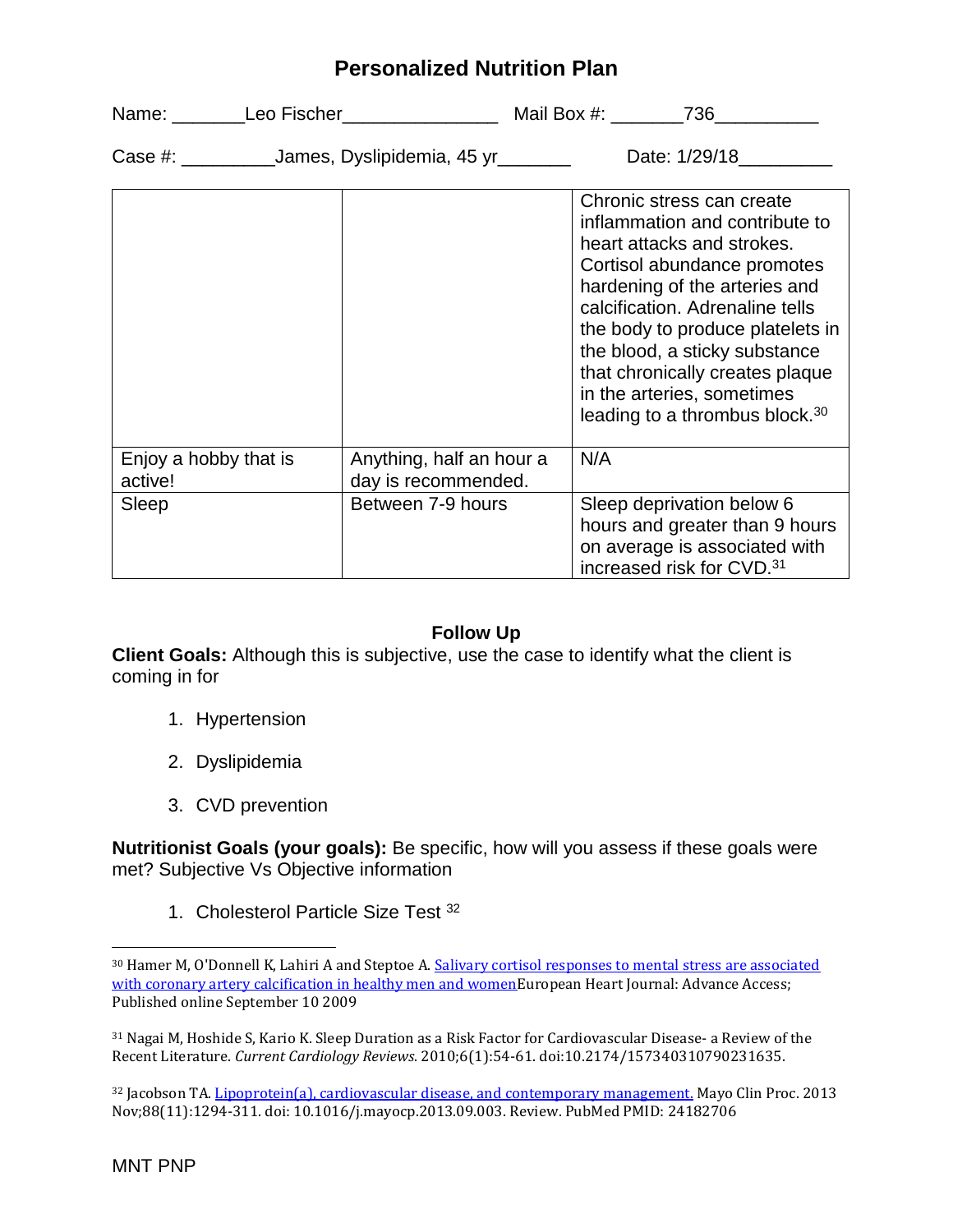| Case #: ___________James, Dyslipidemia, 45 yr_______                                                                                                                                                                                                                                                                                                                                                                                                                                                                                                                                                                                                                                                                                                                                                                                                                                                                                                                                                                                                                                                                                                                        | Date: 1/29/18                                                                                                                                                                                         |  |
|-----------------------------------------------------------------------------------------------------------------------------------------------------------------------------------------------------------------------------------------------------------------------------------------------------------------------------------------------------------------------------------------------------------------------------------------------------------------------------------------------------------------------------------------------------------------------------------------------------------------------------------------------------------------------------------------------------------------------------------------------------------------------------------------------------------------------------------------------------------------------------------------------------------------------------------------------------------------------------------------------------------------------------------------------------------------------------------------------------------------------------------------------------------------------------|-------------------------------------------------------------------------------------------------------------------------------------------------------------------------------------------------------|--|
| a. Assuming client does not already have a full particle size test. Tests<br>include, NMR LipoProfile, Lipoprint, Berkeley Heart Lab, Vertical Auto<br>Profile, or the Lipoprotein Particle Profile.<br>i. Total cholesterol does not matter, need to look at types of<br>cholesterol. 33<br>ii. HDL particles should include high levels of HDL-2 particles.<br>High level of HDL-3 particles are dangerous.<br>iii. Generally, HDL levels above 60 mg/dl is considered good,<br>depends on HDL size though.<br>iv. LDL is generally thought best to be 129 mg/dl or below. 100<br>composition.<br>v. LDL-A is good thought to be the good type of LDL and LDL-B is<br>promotes atherosclerosis.<br>vi. Lp(a), low density apolipoprotein, are an independent risk factor<br>for CVD.<br>2. Reduced refined carbohydrates and added sugars below 50g.<br>a. Eliminate added Sugar, Soda, Processed Carbs<br>b. Added sugars should account for no more than 10% of daily calorie<br>intake. 54 grams in a 2000 kcal diet. Or about 70 grams for James.<br>However since James has family history of CVD less than 10% would<br>be ideal, or below 50g a day. <sup>34</sup> | mg/dl for those at risk of heart disease and lower than 70 mg/dl<br>for those at extreme risk. Again, depends on size of LDL particle<br>thought to be the small dangerous, hard, dense molecule that |  |
| 3. Blood Pressure measurements.<br>a. Below 120 systolic / 80 diastolic is goal                                                                                                                                                                                                                                                                                                                                                                                                                                                                                                                                                                                                                                                                                                                                                                                                                                                                                                                                                                                                                                                                                             |                                                                                                                                                                                                       |  |
| 4. C-Reactive Protein                                                                                                                                                                                                                                                                                                                                                                                                                                                                                                                                                                                                                                                                                                                                                                                                                                                                                                                                                                                                                                                                                                                                                       |                                                                                                                                                                                                       |  |
| a. Marker for inflammation, directly associated with CVD.<br>b. Simple test, obtain high-sensitivity test (hs-CRP)<br>c. Optimal CRP level is less than 0.8 mg/dl<br>5. Other ways to measure risk or reduced risk of CVD                                                                                                                                                                                                                                                                                                                                                                                                                                                                                                                                                                                                                                                                                                                                                                                                                                                                                                                                                   |                                                                                                                                                                                                       |  |

<sup>33</sup> Johns Hopkins Medicine, "The New Blood Lipid Tests—Sizing Up LDL Cholesterol," Johns Hopkins Health Alerts, last modified on June 13, 2008, www.johnshopkinshealthalerts.com/reports/heart\_health/1886- 1.html.

<sup>&</sup>lt;sup>34</sup> Ervin RB, Ogden CL[. Consumption of added sugars among U.S. adults, 2005-2010.](https://www.ncbi.nlm.nih.gov/pubmed/23742909) NCHS Data Brief. 2013 May;(122):1-8. PubMed PMID: 23742909.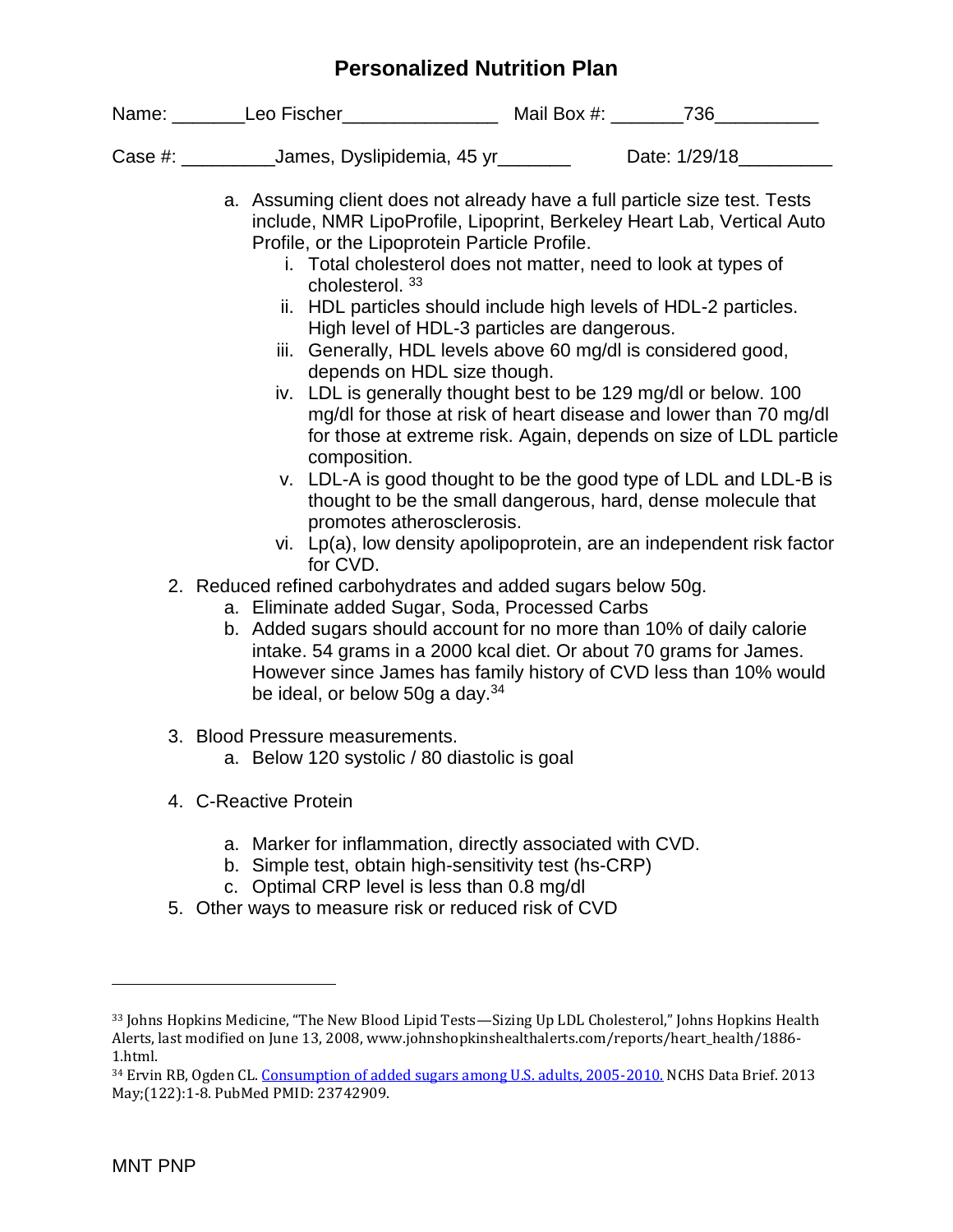Name: Leo Fischer\_\_\_\_\_\_\_\_\_\_\_\_\_\_\_ Mail Box #: \_\_\_\_\_\_736\_\_\_\_\_\_\_\_\_\_

Case #: \_\_\_\_\_\_\_\_\_\_\_James, Dyslipidemia, 45 yr \_\_\_\_\_\_\_\_ Date: 1/29/18\_\_\_\_\_\_\_\_\_\_\_\_

- a. Fibrinogen tests, Clauss method or FiF (immune-precipitation functional intact fibrinogen)<sup>35</sup>
- b. Serum Ferritin<sup>36</sup>
- c. Homocysteine <sup>37</sup>
- d. Coronary Calcium Scan
	- i. Cholesterol only makes up about 3% of arterial plaque, while calcium composes about 50% of plaque. <sup>38</sup>
- 6. Monitor blood glucose levels
	- a. Family history of diabetes.

### **When would you like them to return?**

1 month

.

 $\overline{\phantom{a}}$ 

### **How often would you like to see them?**

At the start once a month, then every 3 months.

### **Are any referrals necessary? Who will be included in your patient care team?**

No referrals are necessary, would like client to obtain a different cholesterol tests. Patient can order tests on own or ask his primary care physician for these tests.

### **How will you monitor progress?**

Based on cholesterol tests, blood tests, blood pressure and changes in diet.

<sup>35</sup> James J. Stec et al., "Association of Fibrinogen with Cardiovascular Risk Factors and Cardiovascular Disease in the Framingham Offspring Population," *Circulation* 102, no. 14 (2000): 1634–38.

<sup>36</sup> J.T. Salonen et al., "High Stored Iron Levels Are Associated with Excess Risk of Myocardial Infarction in Eastern Finnish Men," *Circulation* 86, no. 3 (1992): 803–11; Lawrence K. Altman, "High Level of Iron Tied to Heart Risk," *New York Times*, September 8, 1992.

<sup>37</sup> Moti Haim et al., "Serum Homocysteine and Long-Term Risk of Myocardial Infarction and Sudden Death in Patients with Coronary Heart Disease," *Cardiology* 107, no. 1 (2007): 52–56.

<sup>38</sup> S. Seely, "Is Calcium Excess in Western Diet a Major Cause of Arterial Disease?" *International Journal of Cardiology* 33, no. 2 (1991):191–98.